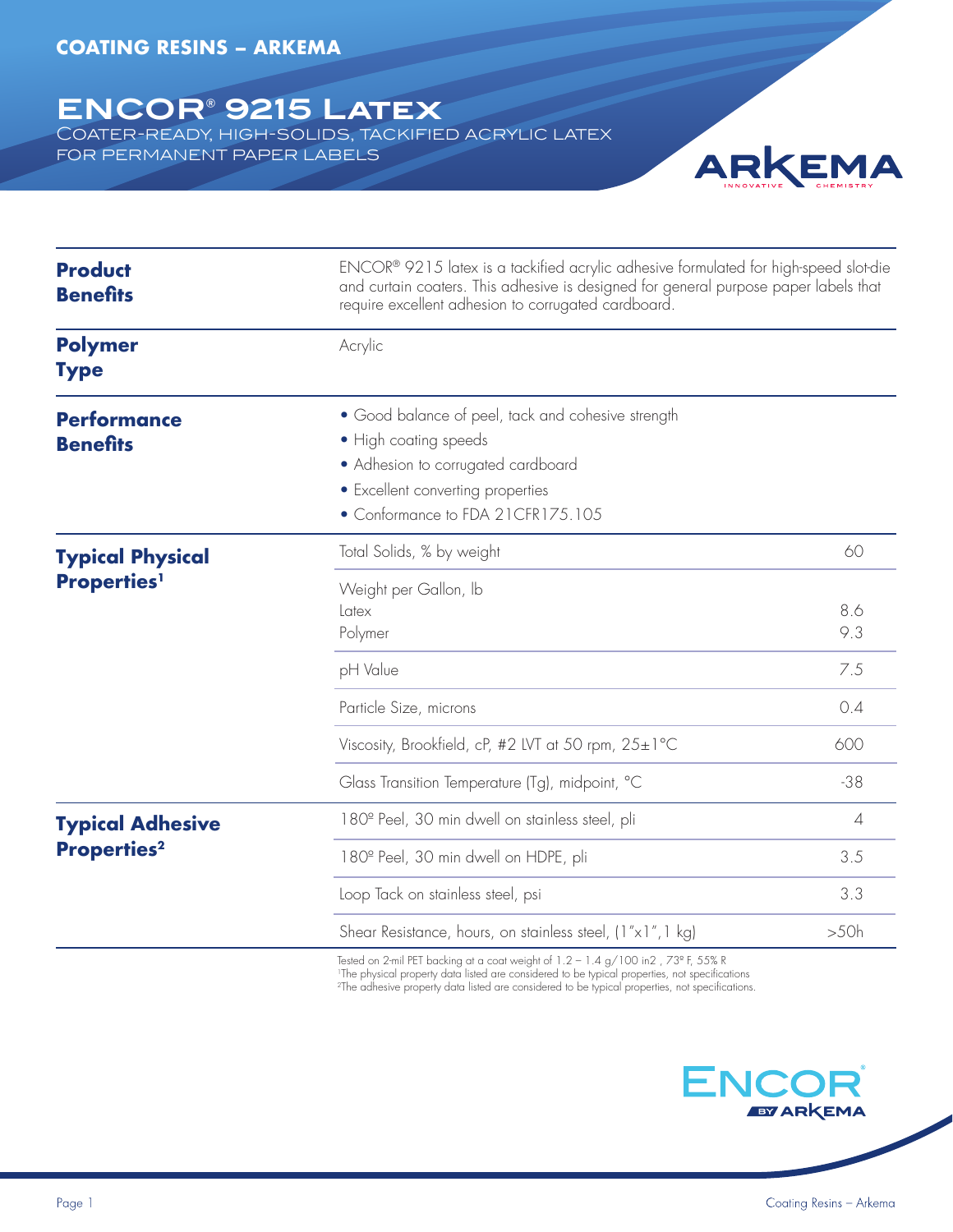## **ENCOR® 9215 Latex**

COATER-READY, HIGH-SOLIDS, TACKIFIED ACRYLIC LATEX FOR PERMANENT PAPER LABELS



Figure 1 illustrates the balanced adhesion characteristics and superior coating speeds possible with ENCOR® 9215 latex.\*

\*All performance claims in any application should be independently confirmed by the user.